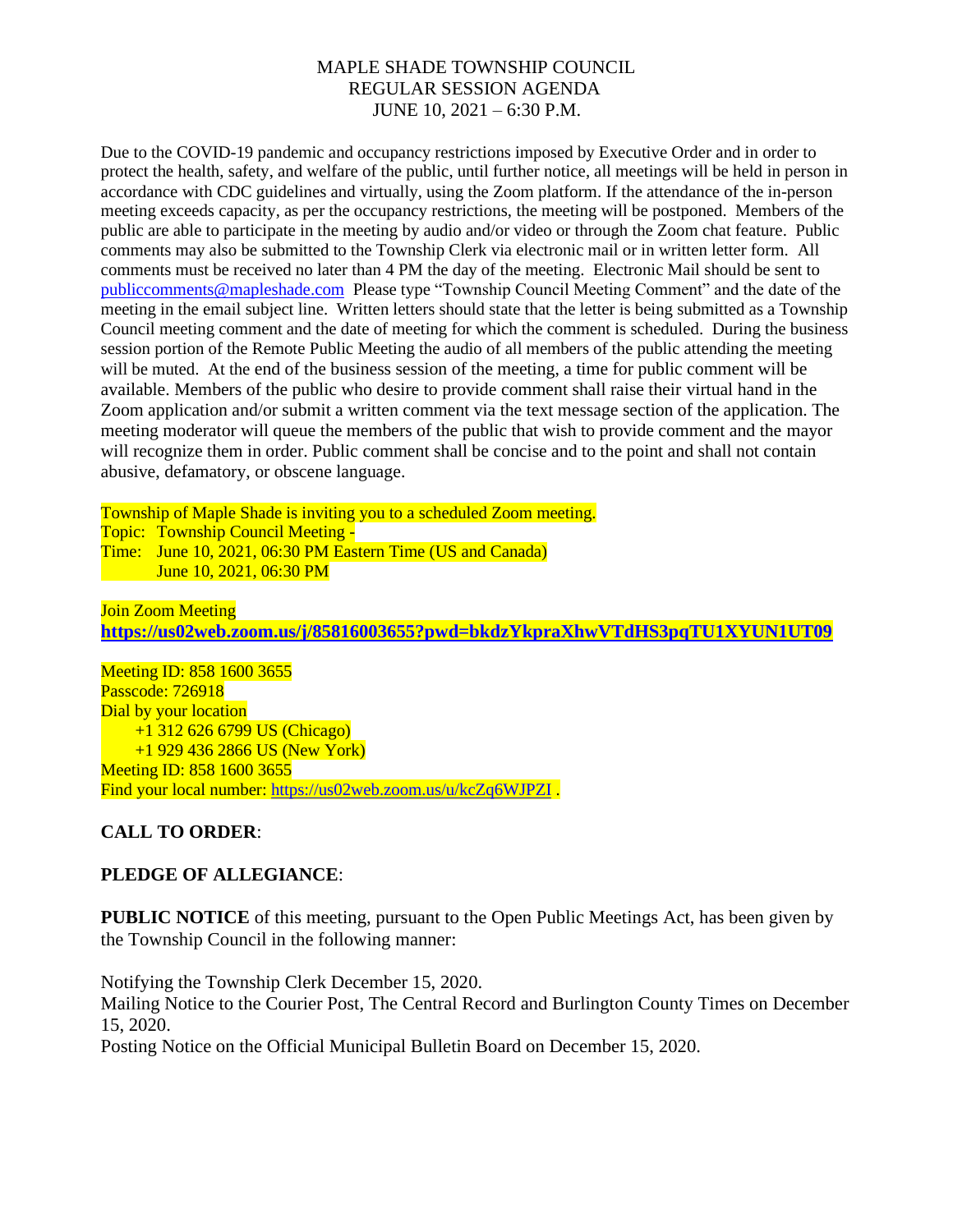## **ROLL CALL**

**Resolution No. 2021-R-86** Resolution to Meet in Executive Session for the following:

1. Litigation/Negotiation/Attorney Client Privilege Re: Affordable Housing

Motion to Close: Second: All in Favor:

Formal action may be taken upon conclusion of Closed Session.

Mayor of the Township Council then declares the meeting closed and directs that the tape be shut off. At conclusion of closed portion, Mayor of Township Council calls for a motion to reopen the meeting and turn the tape on.

Motion to Open: Second: All in Favor:

# **PRESENTATION – VOLUNTEERS OF AMERICA**

# **PRESENTATION / PUBLIC COMMENT – SAFE ROUTES TO SCHOOLS PROJECT UPDATE**

**PUBLIC PORTION (for Consent Agenda Items)** Motion to Close: Second: All in Favor:

## **CONSENT AGENDA**

**Resolution No. 2021-R-87** Approve Liquor License Renewals for 2021-2022 Effective July 1, 2021, as per Attached Schedule B.

**Resolution No. 2021-R-88** Appoint Linda Rogers as Maple Shade Tax Assessor

**Resolution No. 2021-R-89** Appoint Kathleen Hill as Maple Shade Deputy Tax Assessor

**Resolution No. 2021-R-90** Appoint Anthony J. Scarengille as a Special Law Enforcement Officer (SLEO I)

**Resolution No. 2021-R-91** Resolution Requesting Approval of Items of Revenue and Appropriation - N.J.S.A. 40A:4-87- Clean Communities.

**Resolution No. 2021-R-92** Resolution Approving and Authorizing Lien on Real Property for Property Maintenance Work Performed by the Township of Maple Shade – 43 Stiles Avenue - Block 86, Lot 16.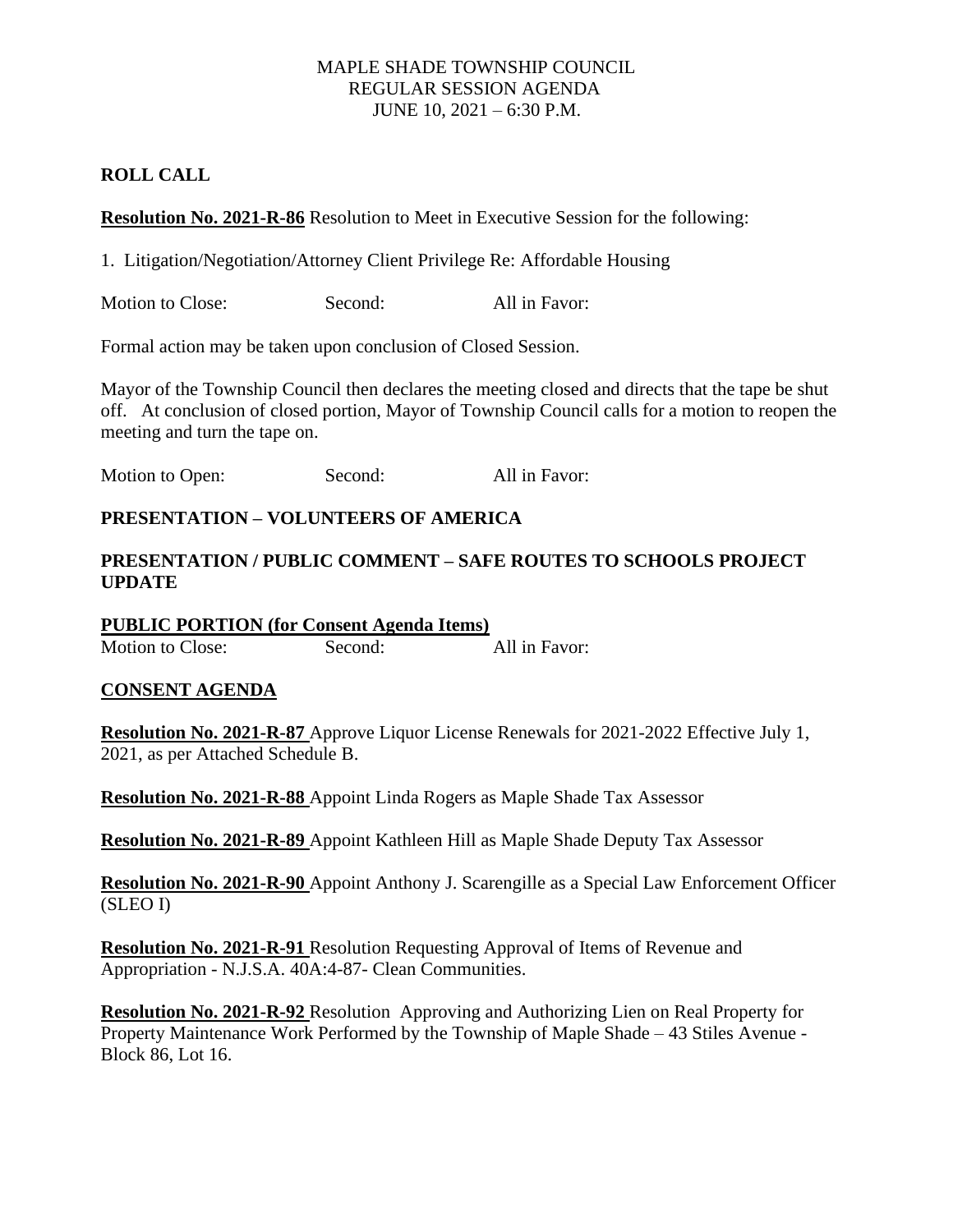**Resolution No. 2021-R-93** Resolution Approving and Authorizing Lien on Real Property for Property Maintenance Work Performed by the Township of Maple Shade – 550 Buttonwood Avenue - Block 142, Lot 4.

**Resolution No. 2021-R-94** Resolution Approving and Authorizing Lien on Real Property for Property Maintenance Work Performed by the Township of Maple Shade – 393 West Park Avenue - Block 1.02, Lot 23.

**Resolution No. 2021-R-95** Resolution Approving and Authorizing Lien on Real Property for Property Maintenance Work Performed by the Township of Maple Shade – 536 Windsor Avenue - Block 1, Lot 26.

**Resolution No. 2021-R-96** Authorize Release of Guarantees from Joseph Angelo for Block 13, Lot 1 (Subdivided Lots 1.05 and 1.06)

| Motion to Approve:                  | Second: | Comments: | Roll Call: |  |
|-------------------------------------|---------|-----------|------------|--|
| <b>APPROVAL OF EXPENDITURE LIST</b> |         |           |            |  |
| Motion to Approve:                  | Second: | Comments: | Roll Call: |  |
| <b>APPROVAL OF MAY 2021 MINUTES</b> |         |           |            |  |
| Motion to Approve:                  | Second: | Comments: | Roll Call: |  |

## **STAFF AND PROFESSIONAL COMMENTS**

## **OLD BUSINESS**

- 1. Operations
- 2. Police Report
- 3. Site Plan
- 4. Advisory Board

## **NEW BUSINESS**

#### **PUBLIC PORTION**

Motion to Close: Second: All in Favor:

**Resolution No. 2021-R-97** Resolution to Meet in Executive Session for the following:

| 1. Litigation/Negotiation/Attorney Client Privilege |  |
|-----------------------------------------------------|--|
|                                                     |  |

Motion to Close: Second: All in Favor:

Formal action may be taken upon conclusion of Closed Session.